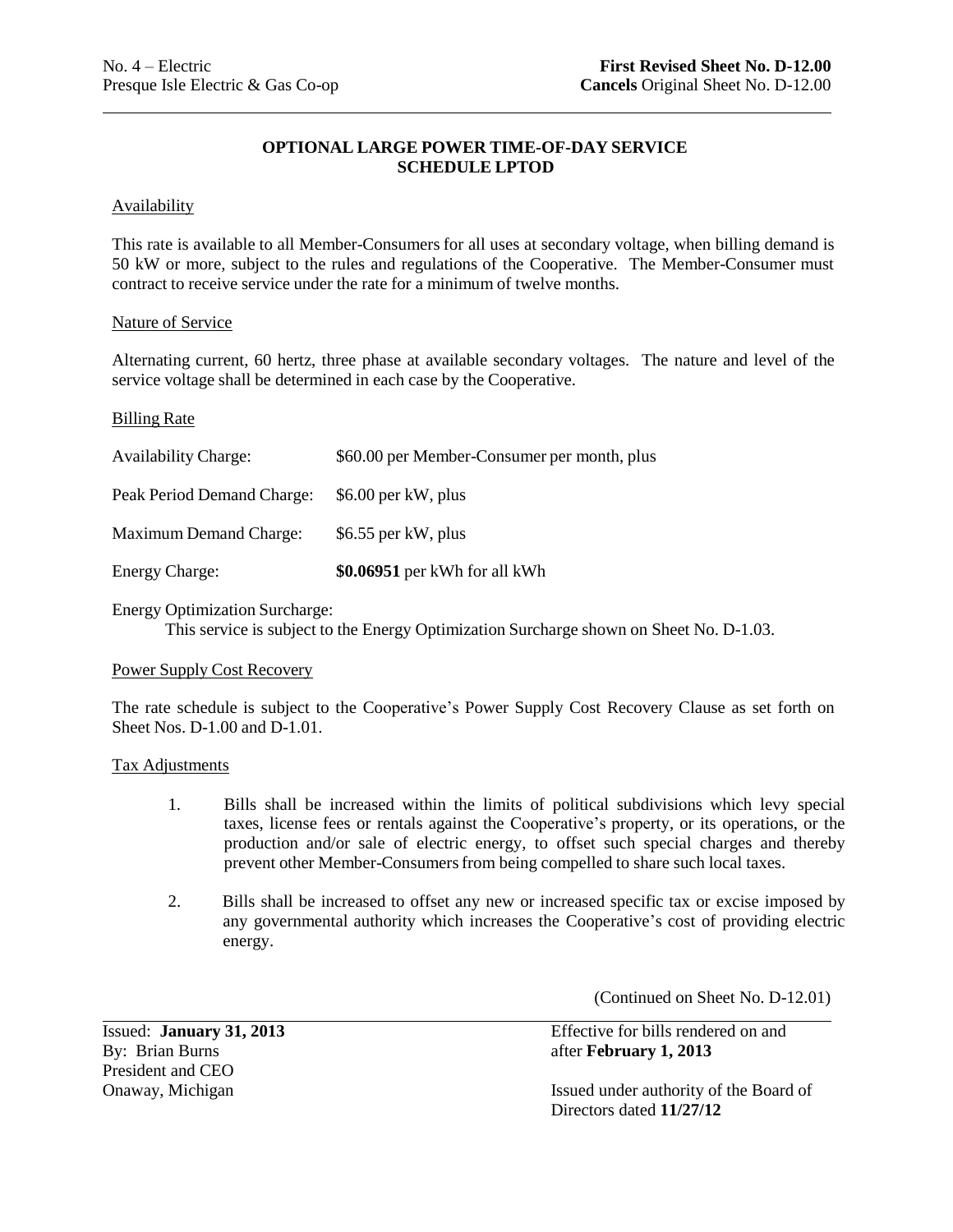# **OPTIONAL LARGE POWER TIME-OF-DAY SERVICE SCHEDULE LPTOD (Contd) (Continued from Sheet No. D-12.00)**

# Determination of Billing Demand

- 1. Peak Period The Peak Period Billing Demand shall be the maximum kilowatt demand established by the Member-Consumer for any period of fifteen (15) consecutive minutes recorded during the peak period for the month for which the bill is rendered, as indicated or recorded by a demand meter. The peak period is defined on Sheet No. D-4.00.
- 2. Maximum Demand The Maximum Billing Demand shall be the maximum kilowatt demand established by the Member-Consumer for any period of fifteen (15) consecutive minutes during the month for which the bill is rendered, as indicated or recorded by a demand meter, but not less than 50 kW.

### Terms of Service

Terms and conditions of service under this schedule shall be governed by the Cooperative's Standard Rules and Regulations which are on file with the Michigan Public Service Commission and which are incorporated herein by reference.

#### Adjustment for Power Factor

When the power factor during the period of maximum use in a billing month is less than 90% lagging, the Cooperative reserves the right to increase the demand charge for such billing month in the ratio that 90% bears to such power factor. The Cooperative may, at its option, determine the power factor by test or by permanently installed measuring equipment.

#### Terms of Payment

A one-time late payment charge of 5% of the unpaid balance, excluding sales tax, will be assessed on any bill not paid by the due date.

# Minimum Charge

The service charge and the demand charge included in the rate, plus the Energy Optimization Surcharge amount shown on Sheet No. D-1.03, except that the minimum charge may be increased as necessary, in accordance with the Cooperative's rules and regulations in those cases in which a greater than average investment is required in order to service an account under this schedule.

(Continued on Sheet No. D-12.02)

Issued **September 20, 2012** Effective for service rendered on and By: Brian Burns **September 23, 2012** President and CEO Onaway, Michigan Issued under the authority of the **Board of Directors dated 9/23/12**